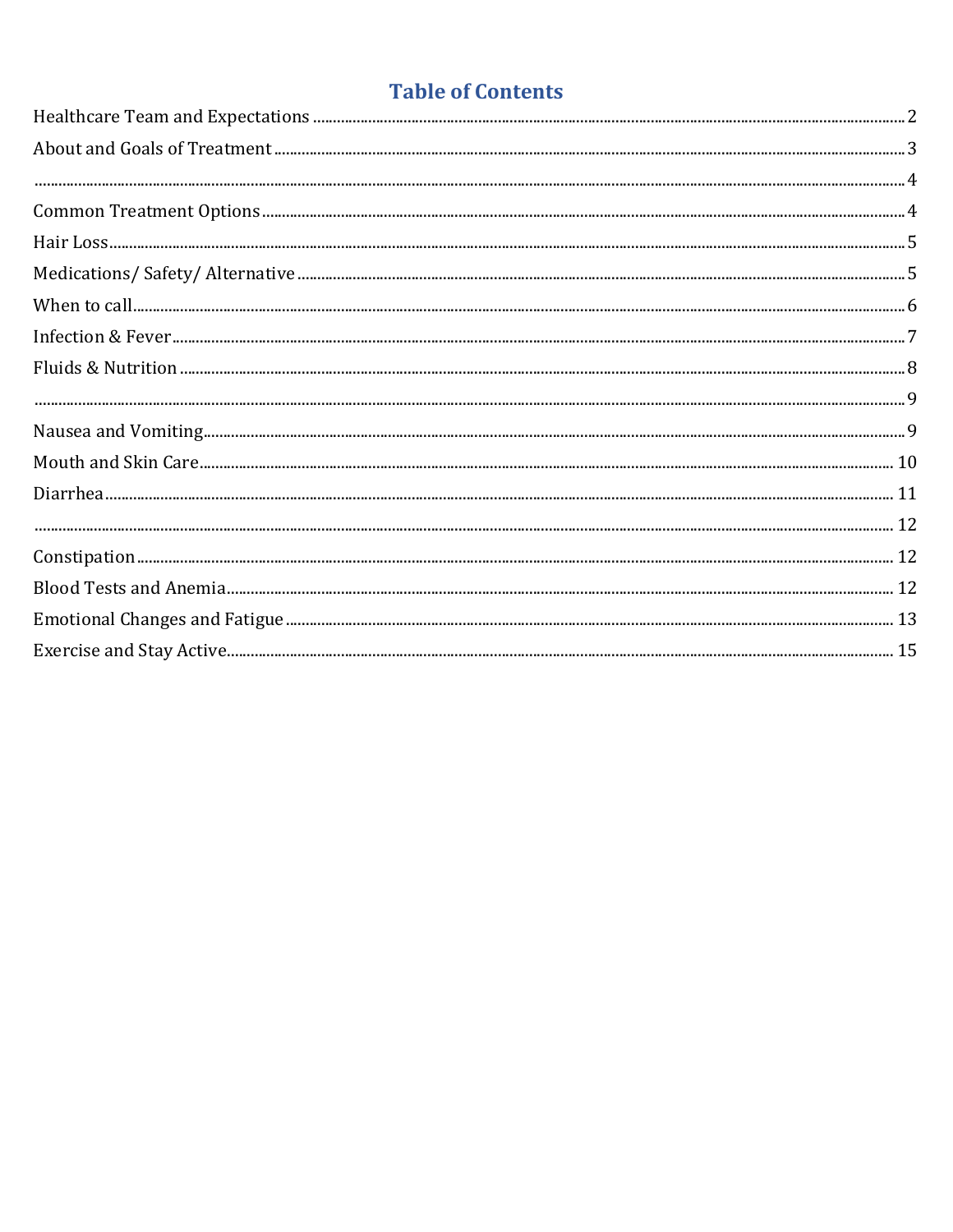## <span id="page-1-0"></span>**Healthcare Team and Expectations**

### **Working with Our Health Care Team**

You are now part of a team. Your team members are your family or support group, your doctor and his or her staff of nurses, medical assistants and others. One of our goals is to help you to be prepared to manage any side effects of your therapy. You are the one who profits the most in this team effort. We, at Utah Hematology Oncology, want to help you with every aspect of your disease. Whether your concern is due to your physical or mental wellbeing, we are here. We cannot help if we do not know you are having problems, so **communication** is important. **Please feel free to ask questions and tell us your concerns. This is a vital part of your treatment.**

To assist you during your treatment, here is the **Utah Hematology Oncology (UHO) team:**

- **Medical Oncologists/Hematologists**: **Dr. Carl Gray** and **Dr. Belisario Arango**.
- Our N**urse practitioners** are **Jan Davis, ACNP; Lynn Larsen, NP-C; and Kelly Mikesell, PA-C.**
- **Registered Oncology Nurses** administer chemotherapy treatments, assist in education, help manage side effects, and will answer your questions about your diagnosis and treatment.
- **Medical assistants & Phlebotomists** help the physicians and nurse practitioners during your examinations, administer shots, and draw basic bloodwork.
- **Receptionists** will greet you when you arrive and help schedule your appointments.
- **Our financial team** will help with billing and insurance issues at **801-689-3900.**
- **Our Patient Financial Advocate** is **Mindy** at **801-689-3902**
- **Medication Refills: Lori** at **801-689-3910.** Please have the bottle with you when you call. This ensures you get the correct strength and dosage. Also, please do not wait until you are completely out before calling for a refill. If possible, have refills completed at your doctors' visit. Once you have left a request, please allow 48-72 hours for refill processing and call the pharmacy. If you want to check the status of your request, please contact the pharmacy before calling our office.
- If you need questions answered, please call our office 801-476-1777. Your calls are important to us and we will do our best to answer them promptly. If you are asked to hold, please know we are assisting other patients. If you cannot hold, please leave a message and we will return your call as quickly as possible. We appreciate your patience.
- **For additional information visit our web site at [http://www.utahhemonc.com](http://www.utahhemonc.com/)**
- **Please watch for an email to register for our portal to review your own lab results and information.**

When you come in for **follow-up appointments**, check in at the receptionists' desk. They will give you further instructions. If blood needs to be drawn, a phlebotomist from our lab may draw it or if you have a port it may be a RN, or if you just need a CBC or PT/INR the MA will draw it. Please check in 15 minutes before you are to see the physician. This will allow time for lab work if needed. We recognize your time is just as valuable as ours. Keep in mind that **you may not be called back in the order that you arrive** as there are multiple schedules going on.

## **Clinical Trials**

Community Cancer Trials of Utah (CCT), LLC is an independent, community practice-based research organization intended to **provide cancer patients with access to high-quality clinical trials in their own community**, away from the stresses, inconveniences and high cost of an academic medical center or hospitalbased system. (CCT) is affiliated with Utah Hematology Oncology, PC and CCT's activities are conducted in cooperation with UHO's providers and staff and at UHO facilities. Your providers are in the best position to determine whether a specific trial is right for any given patient. While it may be appropriate to enquire about one of our trials for your condition, participation may not be a possibility due to defined selection criteria.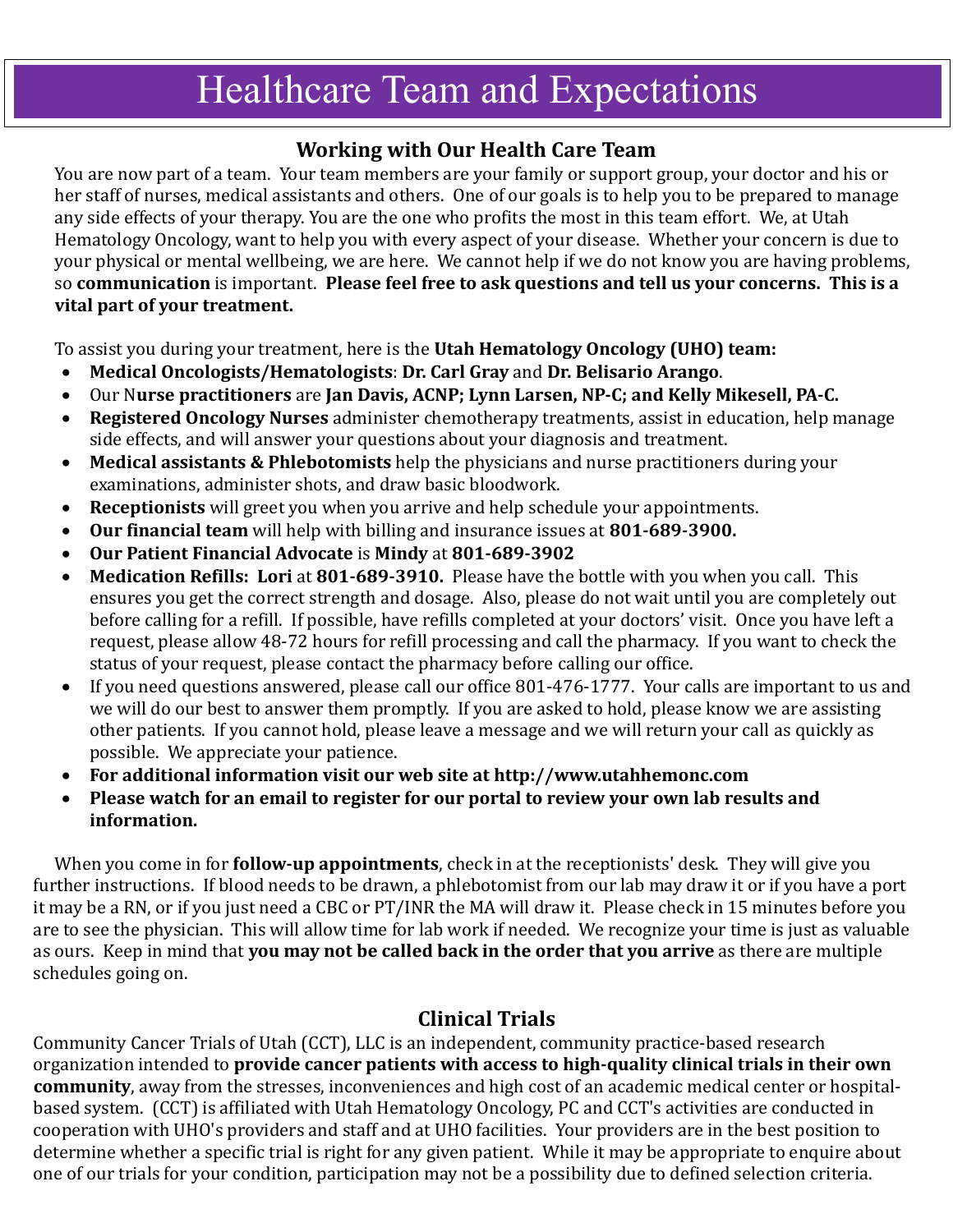# <span id="page-2-0"></span>About Cancer and Goals of Treatment

### **What is Cancer**?

Cancer is the **uncontrolled growth and spread of abnormal cells in your body**. Normal cell growth is usually controlled. Cancer cell growth is not only uncontrolled but the cells that are growing and dividing are abnormal. Cancer cells divide more frequently and live longer than normal cells.

Cancer does not always present itself as a tumor. Some types of cancer cells circulate in our blood or lymphatic fluid. They create problems by taking up space that should be occupied by normal blood or lymph cells. These are cancers like leukemia or lymphoma. Biopsies or specific blood tests are often necessary before a diagnosis can be confirmed.

The smallest clinically detectable mass or tumor has at least 10 billion cells. Therefore, even after we no longer see a cancer, treatment may be continued for a period of time. A person who has had cancer is considered to be in remission when there is no evidence of that disease for at least five years.

**There are more than 100 different types of cancer**. Approximately one in three people will have a type of cancer at one time in their lives. Four out of 10 people with cancer will be cured.

### **Treatments for Cancer**

From the medical perspective, there are three ways to treat cancer.

- Surgery
- Radiation
- Chemotherapy/Targeted Therapy

Sometimes more than one treatment will be used. This is called combined modality treatment. For example, radiation and/or chemotherapy may be used to first shrink the tumor followed by surgery. Surgery may be performed first to remove the bulk of the tumor and determine the extent of involvement. This is often followed by chemotherapy and/or radiation.

Chemotherapy is often chosen as the preferred medical treatment. This is because chemotherapy circulates in your blood stream and attacks cells throughout your body. Radiation and surgery usually concentrate on very specific areas.

### **Goals of Treatment**

Three possible goals with chemotherapy treatment are:

- Cure: Absence of disease.
- Control/Maintain, to prevent further spread of disease.
- Palliation: Relief of symptoms produced by cancer.

Even when a cure is unlikely, chemotherapy and radiation may still be used to help control disease growth or to try and bring some comfort from disease related symptoms like pain or swelling. This is called palliation.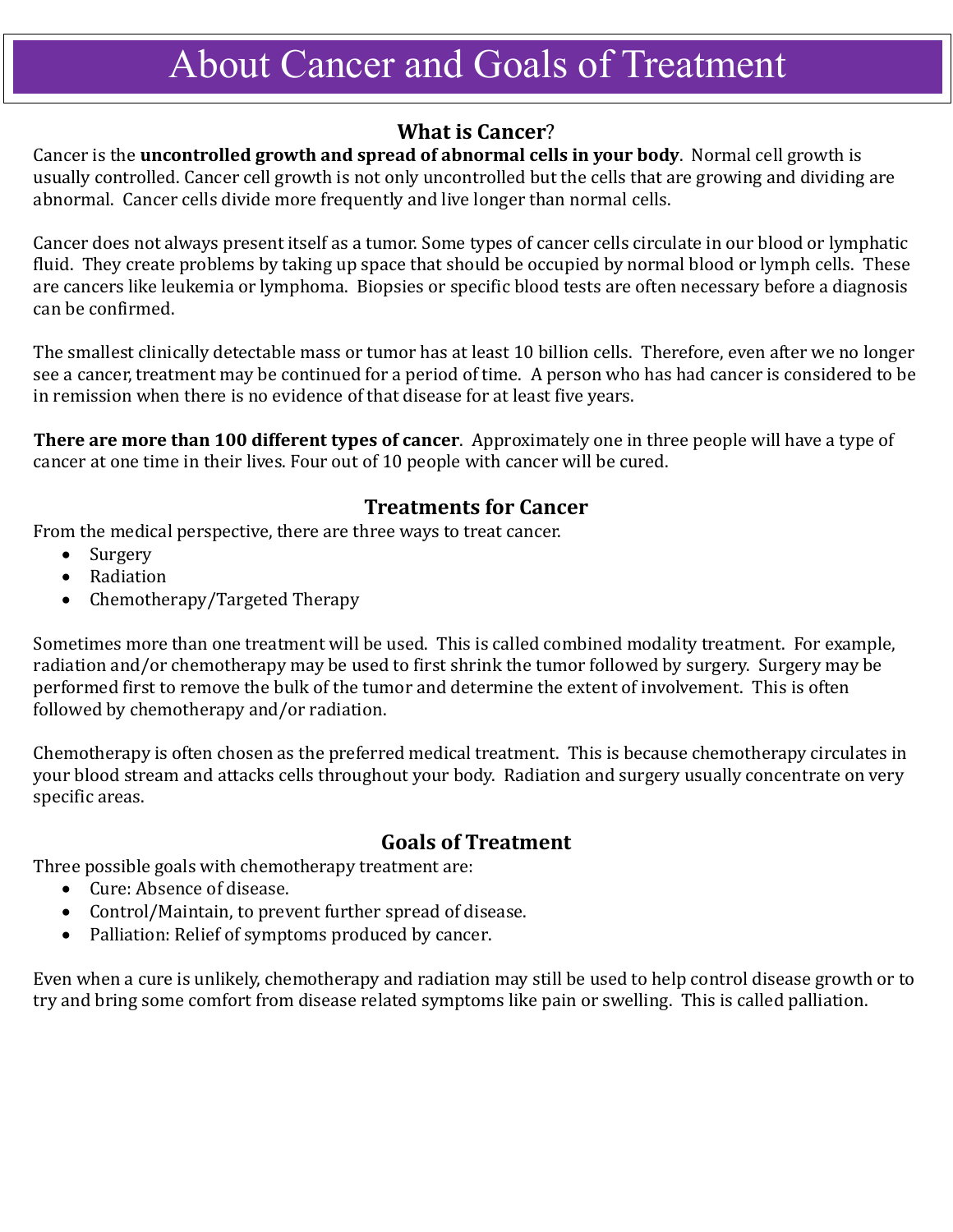## <span id="page-3-1"></span><span id="page-3-0"></span>Common Treatment Options Common Treatment Options

**Targeted therapy**- These drugs work to target specific cancer cells or molecular targets. They work differently than antineoplastic agents. They work in different pathways depending upon the genetics or mutations found in your particular cancer type.

#### **Targeted therapies differ from standard [chemotherapy](https://www.cancer.gov/Common/PopUps/popDefinition.aspx?id=CDR0000045214&version=Patient&language=English) in several ways:**

- Targeted therapies **act on specific molecular targets** that are associated with cancer, whereas most standard chemotherapies act on all rapidly dividing normal and cancerous cells.
- Targeted therapies are deliberately chosen or designed to interact with their target, whereas many standard chemotherapies were identified because they kill cells.
- Targeted therapies are often [cytostatic](https://www.cancer.gov/Common/PopUps/popDefinition.aspx?id=CDR0000756173&version=Patient&language=English) (that is, they block tumor cell [proliferation](https://www.cancer.gov/Common/PopUps/popDefinition.aspx?id=CDR0000046479&version=Patient&language=English) or growth), whereas standard chemotherapy agents are [cytotoxic](https://www.cancer.gov/Common/PopUps/popDefinition.aspx?id=CDR0000044020&version=Patient&language=English) (that is, they kill tumor cells).

#### **Types of Targeted therapy**:

- **Immunotherapy/Biotherapy** trigger the [immune](https://www.cancer.gov/Common/PopUps/popDefinition.aspx?id=CDR0000046356&version=Patient&language=English) system to destroy cancer cells. Some immunotherapies are [monoclonal](https://www.cancer.gov/Common/PopUps/popDefinition.aspx?id=CDR0000046066&version=Patient&language=English) antibodies that recognize specific molecules on the surface of cancer cells. Binding of the monoclonal antibody to the target molecule results in the immune destruction of cells that express that target molecule.
- **Immune checkpoint inhibitors**: These drugs basically take the 'brakes' off the immune system, which helps it recognize and attack cancer cells.
- **Angiogenesis inhibitors** block the growth of new blood [vessels](https://www.cancer.gov/Common/PopUps/popDefinition.aspx?id=CDR0000045020&version=Patient&language=English) to tumors (a process called tumor angiogenesis). A blood supply is necessary for tumors to grow beyond a certain size because blood provides the [oxygen](https://www.cancer.gov/Common/PopUps/popDefinition.aspx?id=CDR0000538149&version=Patient&language=English) and [nutrients](https://www.cancer.gov/Common/PopUps/popDefinition.aspx?id=CDR0000044697&version=Patient&language=English) that tumors need for continued growth. Treatments that interfere with angiogenesis may block tumor growth. Some targeted therapies that inhibit angiogenesis interfere with the action of vascular [endothelial](https://www.cancer.gov/Common/PopUps/popDefinition.aspx?id=CDR0000044222&version=Patient&language=English) growth factor (VEGF), a substance that stimulates new blood vessel formation. Other angiogenesis inhibitors target other molecules that stimulate new blood vessel growth.

**Chemotherapy** means **chemical treatment**. It is the use of chemicals to treat a problem. For example, Tylenol could technically be considered chemotherapy for a headache. But society has come to associate the word "chemotherapy" specifically with cancer. In this case, the chemicals **are used to interfere with cell growth and cause the cell to die or prevent them from growing.** Another word you may hear is **antineoplastic**.

### **Will Chemotherapy Hurt Some of My Good Cells, Too**?

Yes. Unfortunately, chemotherapy cannot tell a normal cell from a cancer cell. It can, however, attack a cell in a specific phase of cell division. This is one way chemotherapy works. Cancer cells, like your hair cells and the cells lining your gastrointestinal tract (mouth to rectum), divide more frequently. Because of this, they are more vulnerable to the insult of chemotherapy.

Normal cells will be replaced by your bone marrow during the recovery period between chemotherapy cycles. Cancer cells, since they are abnormal, hopefully will not regrow and will be further eliminated with repeated treatments of chemotherapy.

Remember, cancer cells divide and multiply more often than normal cells. Therefore, they are more likely to be destroyed with the chemotherapy.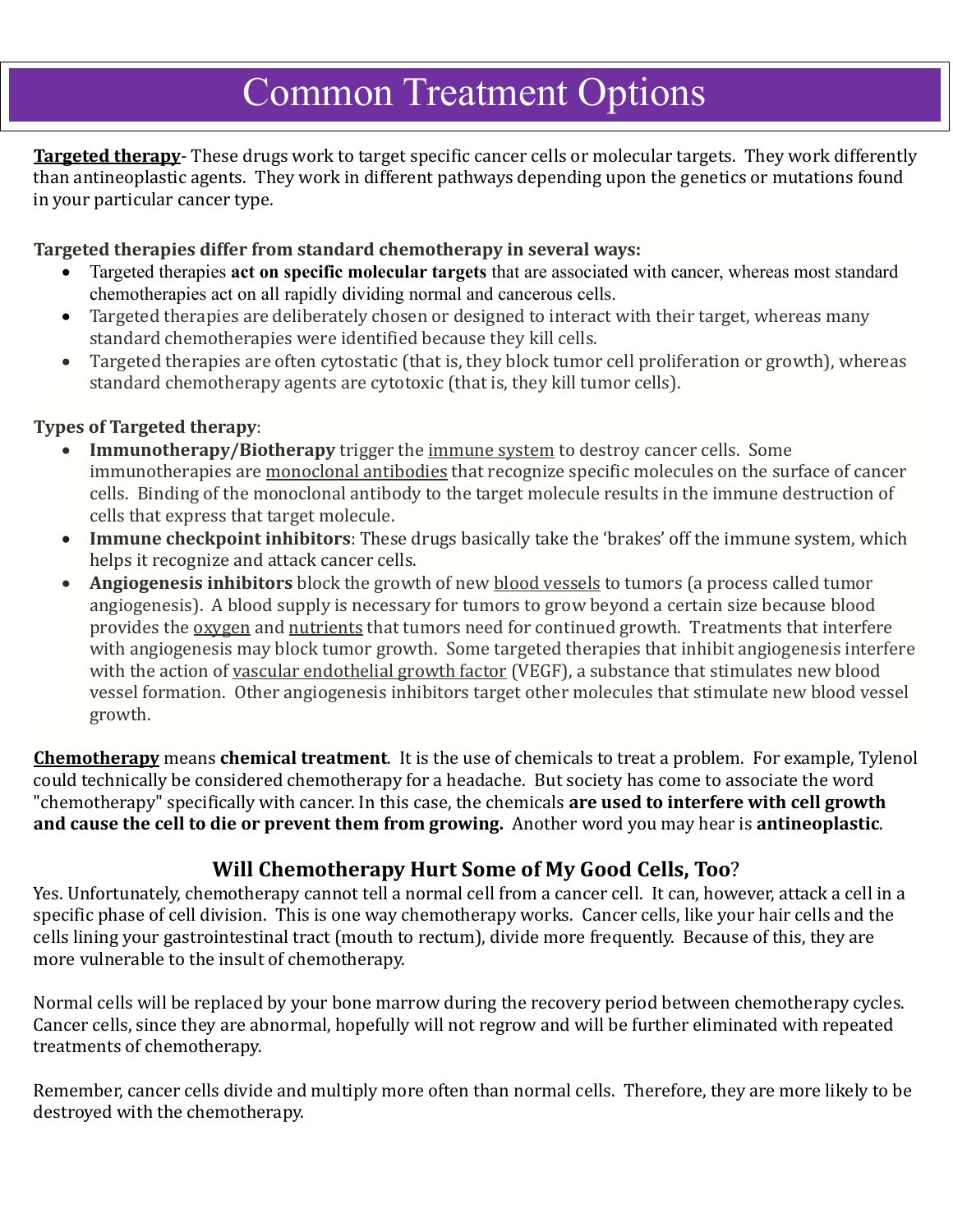## Hair Loss

<span id="page-4-0"></span>Your nurse will tell you if hair loss is common with the medicines you are going to receive. Hair loss can occur slowly and may result in some thinning or it may happen very quickly, coming out in clumps. **If you are experiencing dramatic hair loss you may want to cut your hair.**

For some people, this side effect is the most difficult because it affects appearance. You may want to buy a wig, hat or experiment with some scarves to help you prepare. It is often easier to buy a wig before your hair is gone if you wish to have the wig match your current hair color and style.

After chemotherapy, your hair will begin to grow at approximately 1/2 inch per month. Sometimes hair grows back a different color. It may return curly when it used to be straight or vice versa. It is recommended that you **do not color or Perm hair for about 6 months after treatment**.

You may want to

- Buy a wig, hat or scarves.
- Discuss your concern with your family and friends.
- Avoid perms or color treatments. Your hair might not fall out as quickly.
- Place a towel on your pillowcase at night to help contain the hair you lose at night.
- Cut your hair short with an electric razor, but **DO NOT shave your head**.

If you lose your hair, you will become colder faster, wear a hat, nightcap, scarf or turban to conserve body heat. You may also lose other body hair. This is less common but sometimes men will not have to shave as frequently, or women might have to pencil in their eyebrows. This is only temporary. The only time hair loss is permanent is when the hair follicle dies. This occurs with radiation to the head.

## <span id="page-4-1"></span>Medications/ Safety/ Alternative Medications/ Safety/ Alternative

- Before starting treatment, make sure you **tell your doctor about any other medications you are taking** (including prescription, over the counter, vitamins, **herbal** remedies, etc.). Some of these may interfere with your treatment or cause more side effects.
- **You may continue to use over-the-counter cold, bowel, headache, and skin care medications as needed,** unless otherwise directed.
- **ONLY If you are told** your **platelet counts are low then**, **avoid Ibuprofen, Aspirin, Meloxicam and herbs** such as; cat's claw, dong quqi, evening primrose, feverfew, garlic, ginkgo, red clover, horse chestnut, green tea, ginseng (all have antiplatelet activity). Discuss with your doctor when it might be safe to resume.
- Do not receive any kind of **immunization or vaccination** without your doctor's approval while receiving treatment.
- **Inform your health care professional if you are pregnant or may be pregnant** prior to starting treatment.
- For both men and women: **Do not conceive a child (get pregnant) while taking Chemo**. Barrier methods of contraception, such as condoms, are recommended. Discuss with your doctor when you may safely become pregnant or conceive a child after therapy.
- **Do not breast feed** while undergoing treatment.
- **Some medications can cause visual changes, dizziness and tiredness**. If you have any of these symptoms, use caution when driving a car, using machinery, or anything that requires you to be alert.

It takes a few hours for your body to break down and/or get rid of most chemotherapy drugs. During this time,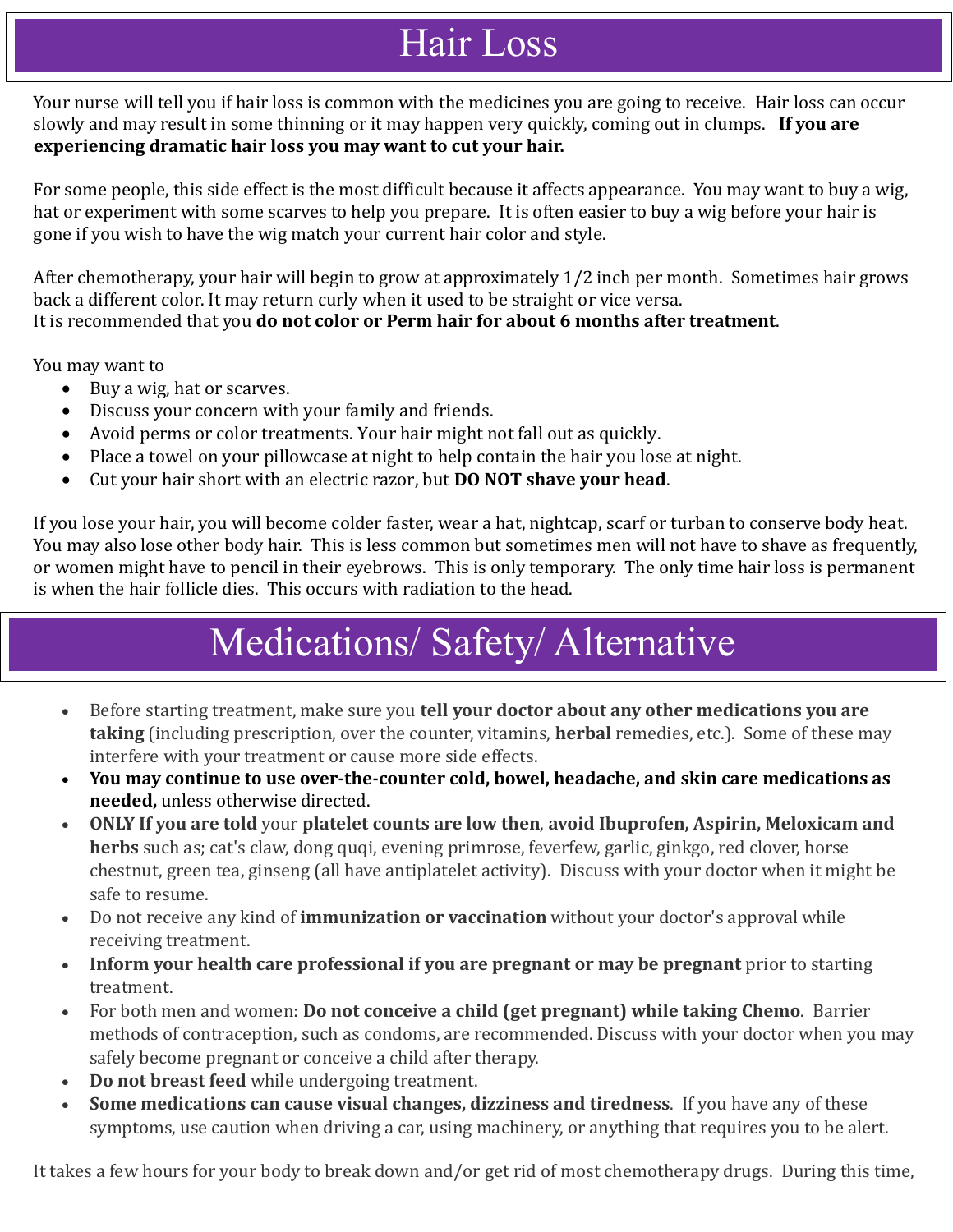a small amount of chemotherapy comes out in your urine, stool, and vomit. It is unlikely that it should cause any problems if family members handle any fluids. Good hand washing is always recommended, and if you have further concern waterproof gloves may be used.

#### **Safe Use of Alternative/Complementary Cancer Treatments**

We will be treating you with **proven therapies** that have gone through rigorous testing to show that they are effective. If you are participating in a clinical trial, you may be given additional medications that is still undergoing evaluation. There are many **complementary methods** you can safely use along with standard treatment to relieve symptoms or side effects, to ease pain, and to help you better enjoy life.

Here is a partial list of some complementary methods some people have found helpful when used along with medical treatment:

- Aromatherapy
- Art therapy
- Biofeedback
- Garlic and herbal teas
- Massage therapy
- Meditation
- Music therapy
- Prayer & spiritual practices
- Yoga

If you are thinking about using any **alternative therapy**, please talk to your doctor. Often patients do not tell their doctors about their decision. At times, **these medications may make the traditional treatment ineffective or worsen side effects.** There is a great deal of interest today in alternative and complementary therapies. Mass communication, especially the Internet, makes it possible for people to share ideas and information very quickly. But **too often information on the Internet is written by promoters of useless treatments**.

## When to Call

## **When to Contact Your Doctor or Health Care Provider:**

<span id="page-5-0"></span>Seek emergency **help immediately** and notify your health care provider, it you experience the following symptoms:

- Shortness of breath, wheezing, difficulty breathing, closing of the throat, swelling of facial features, hives (possible allergic reaction).
- Chest pain or pressure.
- Development of confusion, hallucinations or seizure.
- **Fever of 100.5° F (38° C) or higher,** chills (possible signs of infection).
- Urinary retention or inability to urinate.
- Significant bleeding from nose, mouth, vagina, rectum that does not stop within 15 minutes.
- Symptoms associated with a possible blood clot, such as: chest pain or pressure; pain in your arms, back, neck or jaw; numbness or weakness on one side of your body; trouble talking; sudden or severe headache; sudden vision changes.

The following symptoms require medical attention but are not an emergency. Contact your health care provider **within 24 hours** of noticing any of the following:

- Nausea (interferes with ability to eat and unrelieved with prescribed medication).
- Vomiting (vomiting more than 4-5 times in a 24-hour period).
- **Diarrhea** (if **more than 3-4 liquid bowel movements in a 24-hour period**).
- Constipation- Call if more than 3 days without a bowel movement (unless this is normal for you).
- **Unable to eat or drink for 24 hours or have signs of dehydration**: tiredness, thirst, dry mouth, dark and decreased amount of urine, or dizziness (particularly with standing).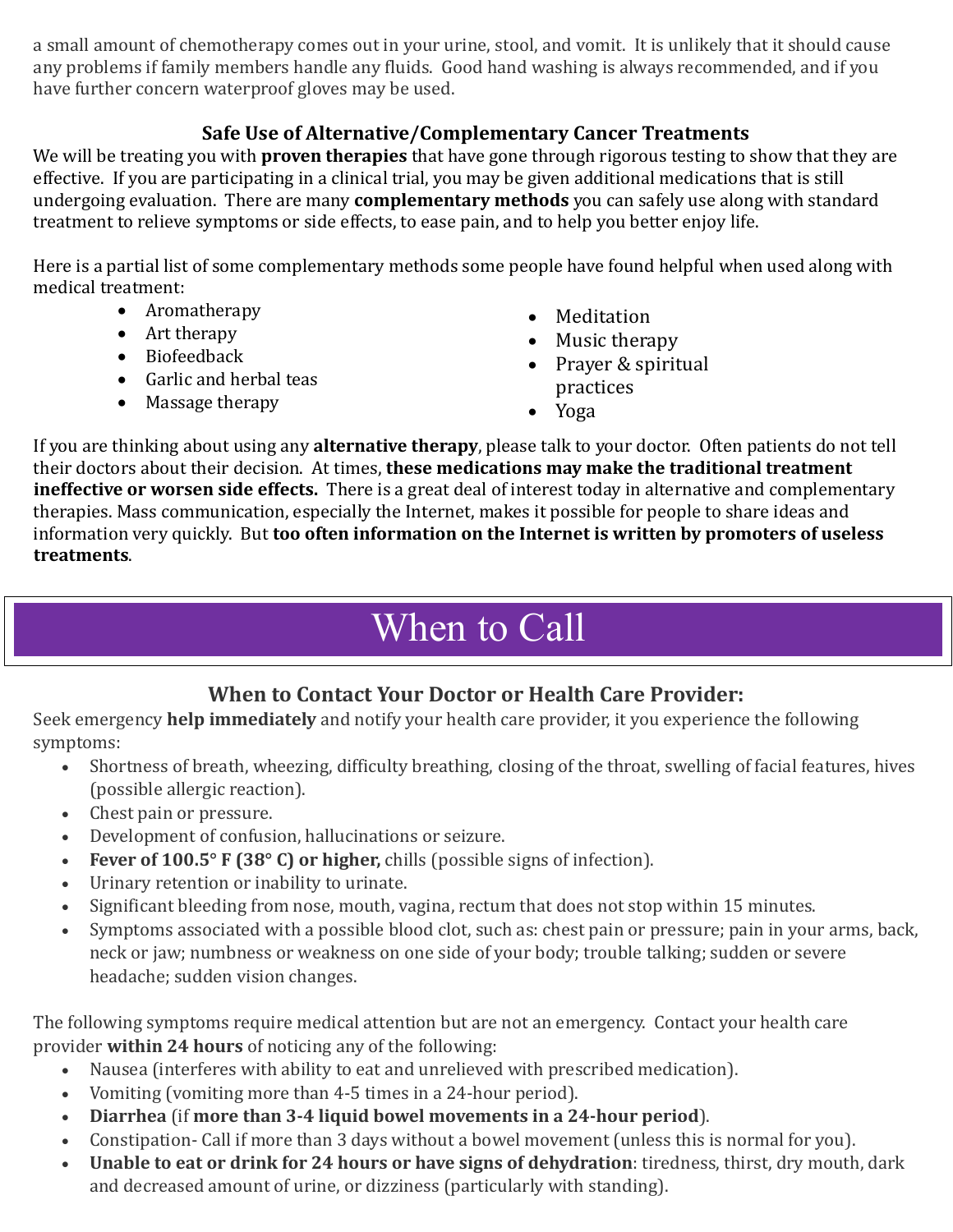- Extreme fatigue (unable to carry on self-care activities or get out of bed).
- Unusual bleeding or bruising.
- Black or tarry stools, or blood in your stools.
- Blood in the urine, pain or burning with urination.
- Lip or mouth sores (painful redness, swelling or ulcers; white patches or film in mouth),
- Swelling, redness and/or pain in one leg or arm and not the other.
- Yellowing of the skin or eyes.
- Cough, shortness of breath.
- Muscle cramps or twitching.
- Swelling of the feet or ankles.
- Change in hearing.
- Dizziness, confusion or visual changes.
- Skin Rash.
- Eye irritation.
- Tingling or burning, redness, swelling of the palms of the hands or soles of feet.
- Signs of infection (sweats, cough, flu-like symptoms, shortness of breath, blood in your phlegm, sores on your body, warm or painful areas on your body).
- Bad sore throat, ear or sinus pain, cough, more sputum or change in color of sputum, pain with passing urine, mouth sores, wound that will not heal, or anal itching or pain (possible signs of infection).
- <span id="page-6-0"></span>• If you have redness or pain at the infusion or injection site.

## Infection & Fever

We live in a world filled with germs and bacteria. Usually our bodies can keep us healthy. It does this with the help of our white blood cells. These cells recognize and fight infections. Extra precautions should be taken during some treatments to decrease the risk of infection.

Here are some things you should do if we tell you that you need to take precautions to lower your risk of infection:

- **Wash your hands thoroughly** and instruct other family members to do the same.
- Take your temperature if not feeling well and call us immediately if it reaches **100.5** degrees Fahrenheit.
- Stay away from anyone who is ill.
- Do not be the one to clean pets' environments (i.e., litter boxes, birdcages, etc.).
- Keep your mouth clean by brushing or rinsing after meals (see oral care).
- Drink fresh water.
- Do not use enemas, suppositories or douches unless you check with your oncologist.
- Discuss with oncologist prior to having any dental cleaning and work done.

Your doctor may decide to start a medication if your white blood cell count is low called growth factors, which are administered as an injection. These shots may cause some bone pain as they stimulate your bone marrow to produce white blood cells. We have found that taking "Claritin" (**loratadine**) 10 mg every day prior to a shot may help relieve the pain. You may restart this if bone pain continues after shots are done.

It is also remotely possible you will need to be hospitalized. We try to keep you out of the hospital, but sometimes it is necessary, especially if you are feeling extremely ill with your fever. If you notice any signs or symptoms of infection, call your doctor. These would include:

- A fever with or without chills that reaches 100.5 degrees Fahrenheit.
- Burning, frequency or urgency of urination.
- Sores or pain in the mouth or throat.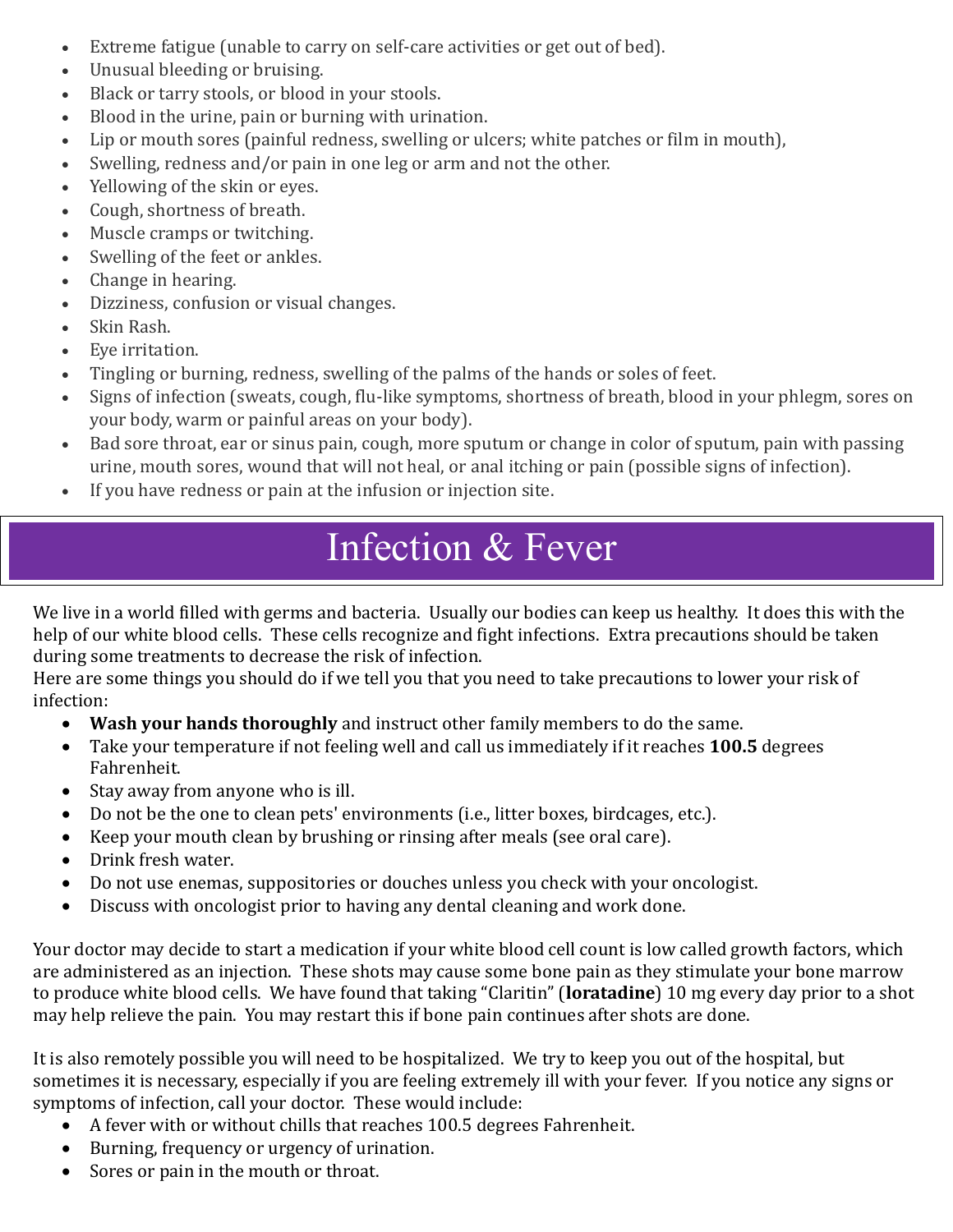- A new cough or colored sputum (white, yellow, green or brown).
- Swollen, red, painful areas of skin.
- <span id="page-7-0"></span>• Draining wound(s).

## Fluids & Nutrition

### **Why is drinking fluids so important?**

In our bodies, water performs the following functions:

- Helps to keep cells, joints and other tissues lubricated
- Helps to maintain body temperature
- Plays and important role in metabolic activity
- Helps maintain muscle tone
- Helps rid the body of waste
- Transports needed nutrients

### **How much do you need to drink?**

- The recommended fluid intake per day ranges from **1.5 to 3.5 liters** (1quart is about 1 liter).
- One way to figure out how much you need is to divide your weight in pounds by 2. This is the number of ounces you need for one day (8 ounces =1 cup).
- You may need more fluids if you are experiencing increased demands of disease and treatment; have increased metabolic activity, have a fever, or experiencing diarrhea.
- **Water should be the mainstay** of your fluid intake.

#### *Many patients find they feel better if they drink at least three liters per day!*

## **What fluids should you drink?**

To prevent boredom, **vary the beverages you drink**. Best choices are:

- Water, flavored water, seltzers.
- Juices, sports drinks (unless you are diabetic, or your doctor has told you to avoid these.)
- Fruit smoothies. Add fruit, ice cream, sherbet or sorbet to juices. Mix in a blender for a refreshing smoothie.

#### Following are several **ways to increase your fluid intake:**

- Set a goal and keep a record to see if you are reaching your target.
- Combine juices with seltzer and crushed ice.
- Keep fluids at hand in a cooler at your desk, in the car, or at home.
- Vary the fluids you drink. Try new beverages. Your tastes may change while on therapy.

Keeping a fluid diary journal

- Until you set a routine, it may be helpful to keep a journal of how much you drink.
- Many people think they are drinking more than they really are. A journal can help you see your true intake.

#### Are there any **fluids you should avoid or omit**?

- Avoid or limit alcohol.
- **Reduce your intake of drinks with caffeine**. Caffeinated drinks pull water out of your system and dehydrate you. Keep in mind that **no caffeinated drinks should count toward your fluid requirement**. For every caffeinated beverage you drink, drink an equal amount of water.
- Caffeine is present in coffee, teas (including iced), colas (including Mountain Dew), chocolate/cocoa.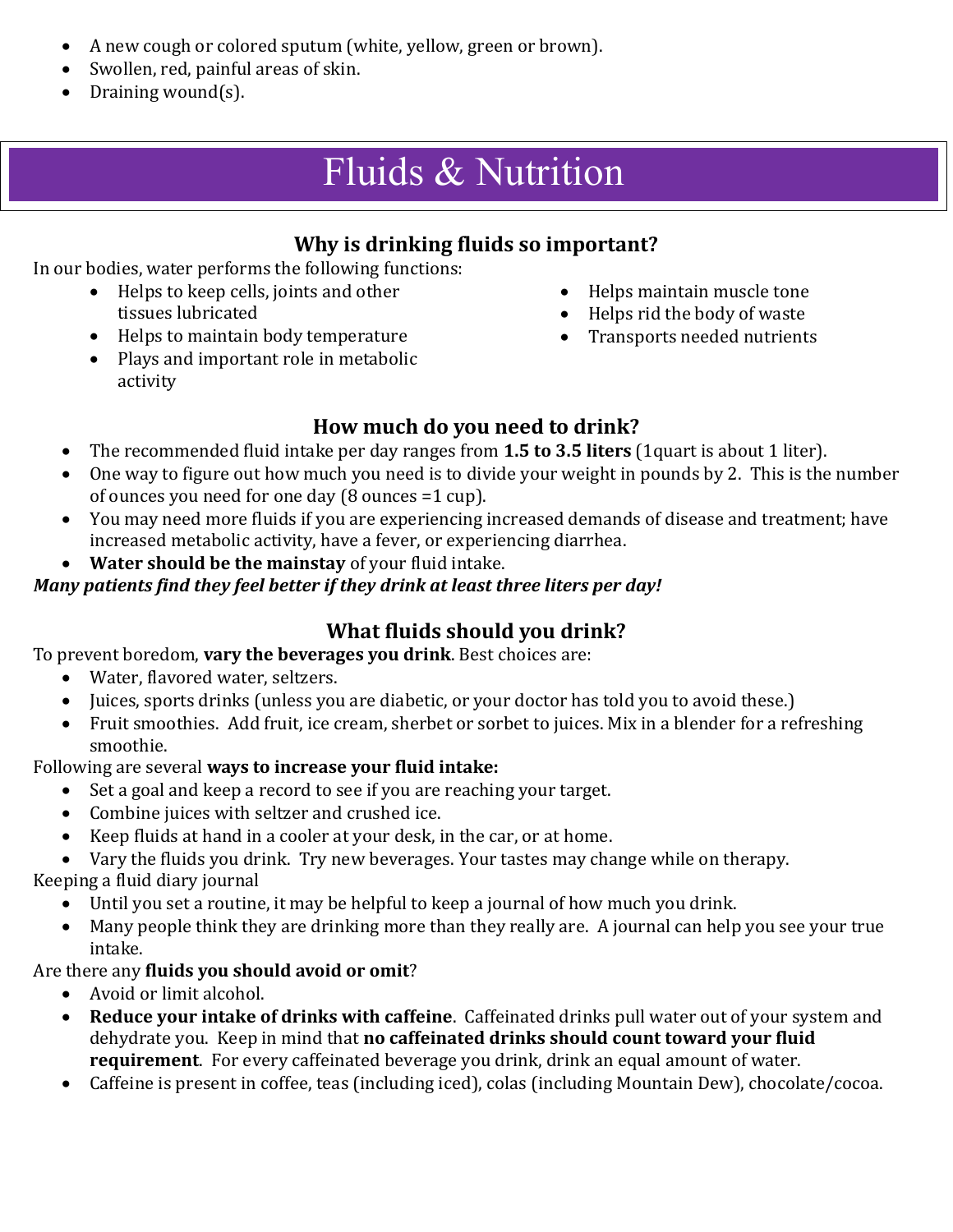#### **How do you know if you are drinking enough?**

There are a couple of ways you can tell if you are drinking enough.

- Check your urine color. Darker urine means you are not drinking enough while clear or very pale yellow means you are getting adequate fluids.
- **Dizziness** when changing positions, i.e. from sitting to standing, **may be a sign of dehydration**.

#### **Staying hydrated is a simple way you can help yourself and ease your side effects.**

#### **Nutrition**

Your food choices when you have cancer and are undergoing treatment may be quite different from what you are used to eating. The main goal is to try to keep your weight constant. In order to minimize weight changes, heal properly, and maintain the energy to cope with all the new challenges treatment may bring, you should try to eat a wide variety of [high-calorie](https://stanfordhealthcare.org/medical-clinics/cancer-nutrition-services/during-cancer-treatment/high-calorie-snacks.html) and [high-protein foods,](https://stanfordhealthcare.org/medical-clinics/cancer-nutrition-services/during-cancer-treatment/high-protein-foods.html) including the following:

- Milk, cream, and cheese
- Cooked eggs
- Sauces and gravies
- Butter, margarine, and oil

Sometimes, the dietary recommendations you receive from your nutritionist may sound like the opposite of a healthy diet. Your care team may encourage you to follow a high-calorie, high-protein diet, especially if you are feeling weak or are underweight. Although you may not feel well or may not feel like eating, proper attention to nutrition can assist in an easier recovery.

Supplements such as Ensure, or Boost may be recommended. Protein drink powders such as "Carnation Instant Breakfast" can also be used. Frequent smaller meals may also be better tolerated than larger meals. Adding protein rich snacks such a yogurt, cheese, or nuts.

**We encourage you to eat fresh fruits and vegetables, but make sure to wash them well or peel them as you may be more susceptible to food borne illnesses.** 

## Nausea and Vomiting

<span id="page-8-0"></span>It is our sincere desire to make your treatments as tolerable as possible. Everyone is different, it may take a few adjustments in medications to find what works best for you. Do not feel that because you are receiving chemotherapy, you need to feel sick. **If what you have been prescribed does not work for you, please let us know**.

#### **Difference between nausea and vomiting**

**Nausea is a feeling of sickness in your stomach**. **Vomiting** is when **you actually throw up**. Just because you have one of these does not mean you will have the other. Our main goal is to prevent nausea and vomiting as much as possible.

New anti-nausea and anti-vomiting medicines have greatly decreased these problems from chemotherapy for many people. **We will administer preventative medications the day of treatment and prescribe antinausea medications** to be taken at home as directed.

### **Some self-help measures**

- Eat small snacks five or six times a day. You may be able to eat sweet or salty foods better.
- Rest after meals. Excess movements may increase the nausea. If you recline after meals, make sure your head is four inches higher than your feet.
- Drink fluids often throughout the day. Try to drink at least two to three quarts of fluid a day.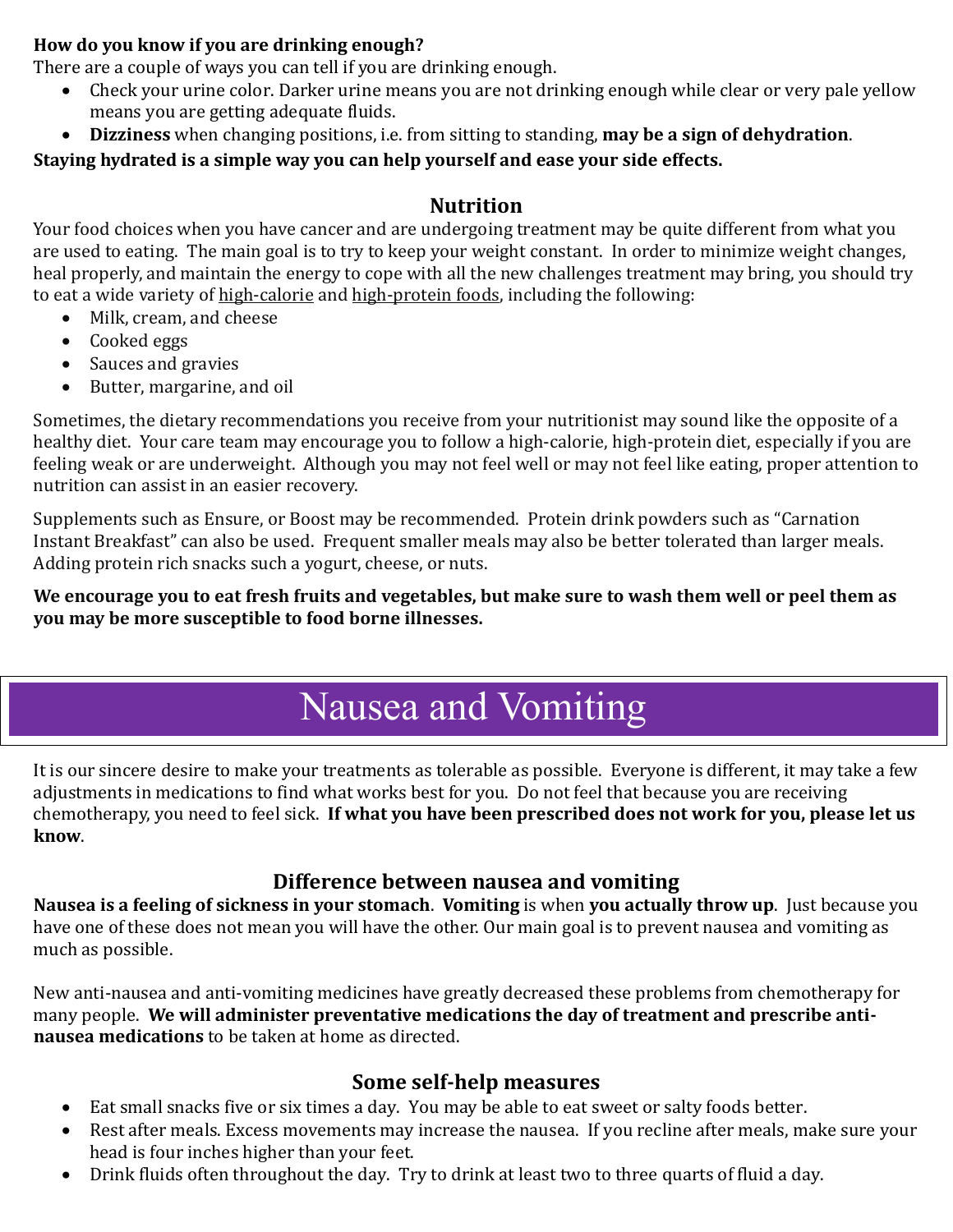- Strong odors from fragrances/foods can increase nausea.
- Sucking on lozenges and chewing gum may also help.

### **Foods to have on hand for nausea**

- Popsicles
- Jell-O
- Broths
- Tea
- Saltines
- 7-up/Sprite
- Ginger ale
- Ginger snaps

**If you are not keeping food and fluids down, please call and schedule to come into our office for possible IV hydration and IV anti-nausea medication**.

## **About Anti-Nausea Medication you may be prescribed**

- **Take anti-nausea pills preventatively as directed or at the first feeling of nausea.** Do not wait until you are vomiting, they cannot help you if they do not stay down.
- Zofran (ondansetron) 8 mg tablets to be taken by mouth every morning and evening (or every 8 hours if needed) for three days (or longer) following treatment. This is an effective medication to **prevent nausea**.
- Compazine (prochlorperazine) 10 mg tablets to be taken by mouth every 6-8 hours as needed. This is an effective medication if you are **already nauseated** but may also be helpful in preventing nausea.
- Phenergan (promethazine) 25 mg tablets to be taken by mouth every 6-8 hours as needed. **Phenergan can be taken with or without food.**

## Mouth and Skin Care

<span id="page-9-0"></span>Some treatments are more likely than others to cause mouth sores (also called mucositis). It is known that a good oral care regimen can help in preventing or decreasing the severity of mucositis and can help prevent the development of infection through open mouth sores. **The mainstay of an oral care regimen is mouth rinses,** and **numerous studies have determined that plain old salt water is the best and most cost-effective mouth rinse available. A mouth rinse will aide in removing debris and keeping the oral tissue moist and clean.**

## **What You Can Do**

- Rinse mouth (swish and spit) before and after meals and at bedtime with either:
	- o Normal saline (1 tsp of table salt to 1 quart (32 oz.) of water)
	- o Salt and soda (1 tsp of salt and 1 tsp of baking soda in 1 quart of water). Mix fresh batch daily.
- Brush with a soft bristle toothbrush and warm water.
- Use only alcohol-free mouthwashes (unless prescribed by your oncologist.)
- Keep lips moist with a soothing lip balm.
- Drink approximately eight, 8 oz. glasses of fluid a day, unless you are on a fluid restriction prescribed by your doctor.
- If you have dentures, remove and rinse your mouth every four hours. If a sore develops and your dentures irritate it, remove dentures except for eating.
- Floss regularly and gently. If your gums become painful or if any bleeding starts, stop flossing.
- Dental care of any kind is best done before you begin chemotherapy. If it is needed during your treatment, please check with your oncologist first.
- Avoid irritating foods such as extremely hot foods (temperature); extremely acidic or spicy foods (tomatoes, grapefruits, oranges, Mexican foods); hard or sharp foods (dry toast, pretzels, etc.)
- **If you are having problems with mouth sores, please notify our staff** as we may need to intervene with additional medications.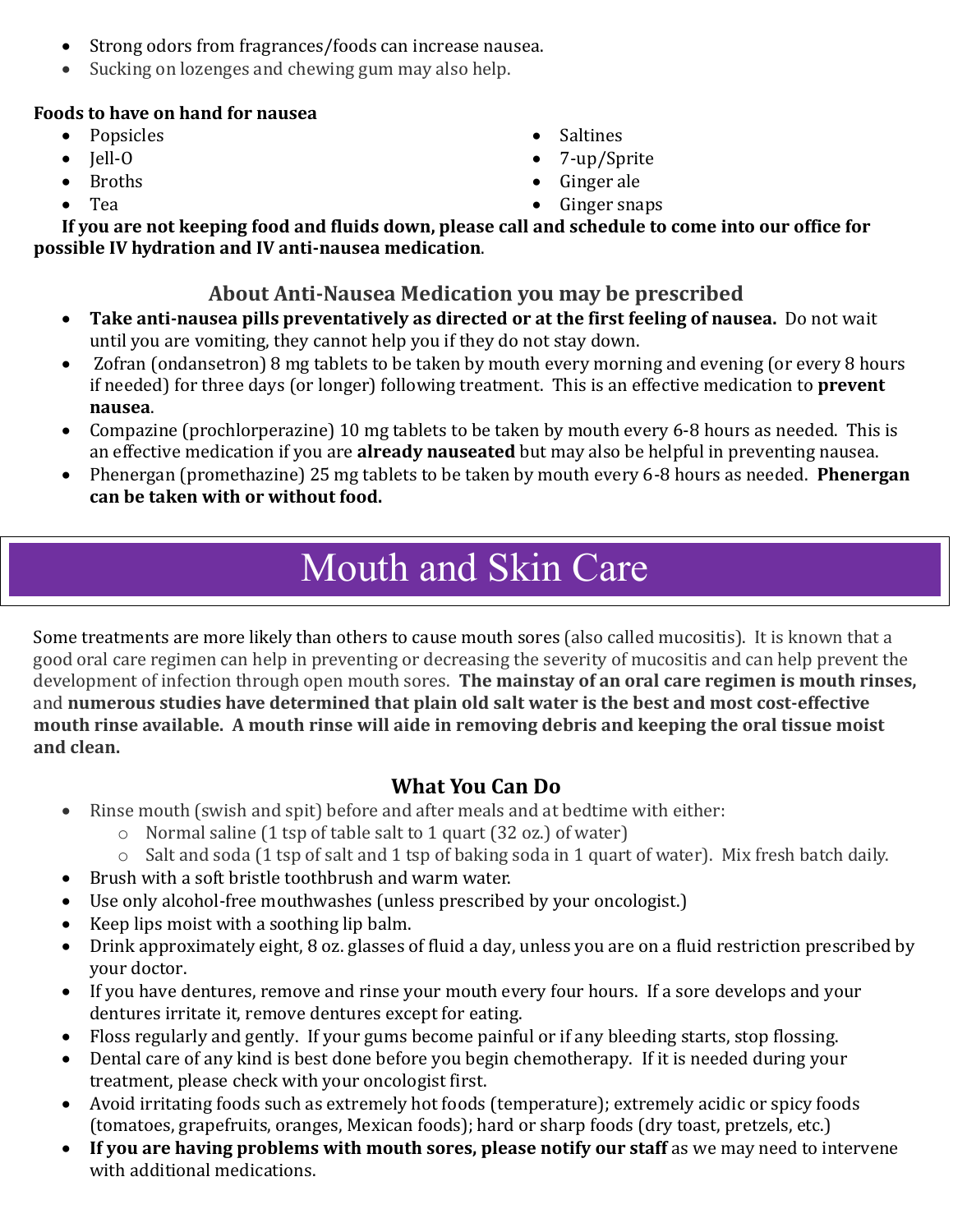### **Skin & Nail Care**

Skin reactions to drug therapy are extremely common. All drugs may induce skin reactions, although if they do occur, they are usually mild, however, some skin reactions are serious and potentially life-threatening. Because of this, all drug-associated rashes should be reported to your health care professional for evaluation.

**Sunscreen**- In general, **treatments may make you much more sensitive to the sun.** You can experience a severe burn in a short period of time. Remember, sunscreen should be applied 30 minutes before you are in the sun. A sunscreen of at least SPF 15-30 is recommended.

**Nail changes** are common during chemotherapy and can include the development of lines as well as changes in the color or shape of your nails. The loss of nails may also occur, especially with chemotherapy drugs such as taxanes.

## Diarrhea

Some treatments are more likely to cause diarrhea than others. Diarrhea is frequent soft or liquid stools with or without discomfort. Our concern is for you to maintain adequate hydration since **diarrhea can lead to dehydration**, drink 8-10 glasses of liquid a day. Diarrhea can also result in poor nutrition and sore, tender skin around your rectum. This all can weaken your body's ability to recover from your treatments.

- Generally, diarrhea is considered more than three loose or watery stools a day. You know what your normal bowel pattern for you. **Call us and report if more than 3-4 liquid bowel movements in a 24 hour period**.
- **The following foods can make the diarrhea or cramping worse: fatty, fried or greasy foods, spicy foods, high-fiber foods, bran and some cereals, raw fruits and vegetables, dried fruits, beans, popcorn, nuts, and chocolate.**
- **The BRAT diet can be helpful as noted below, and slowly add back other foods.**

Depending on the severity of your diarrhea, your physician may suggest a medication like Imodium. See below for dosing recommendations as it is different than package directions.

#### **Imodium (loperamide)**:

<span id="page-10-0"></span>Diarrhea

Take 2 caplets (4 mg) first episode of diarrhea. Then 1 caplet (2 mg) every 2 hours (or 1 with each episode of loose stool) May take up to 8 tablets (16 mg) daily

BRAT Diet- **B**ananas **R**ice (white) **A**pplesauce **T**oast (white)

Keep a record of how many stools you have and how much anti-diarrheal medicine you take. This will be helpful for future occurrences. Other medications such as Lomotil or Paregoric may be added if needed.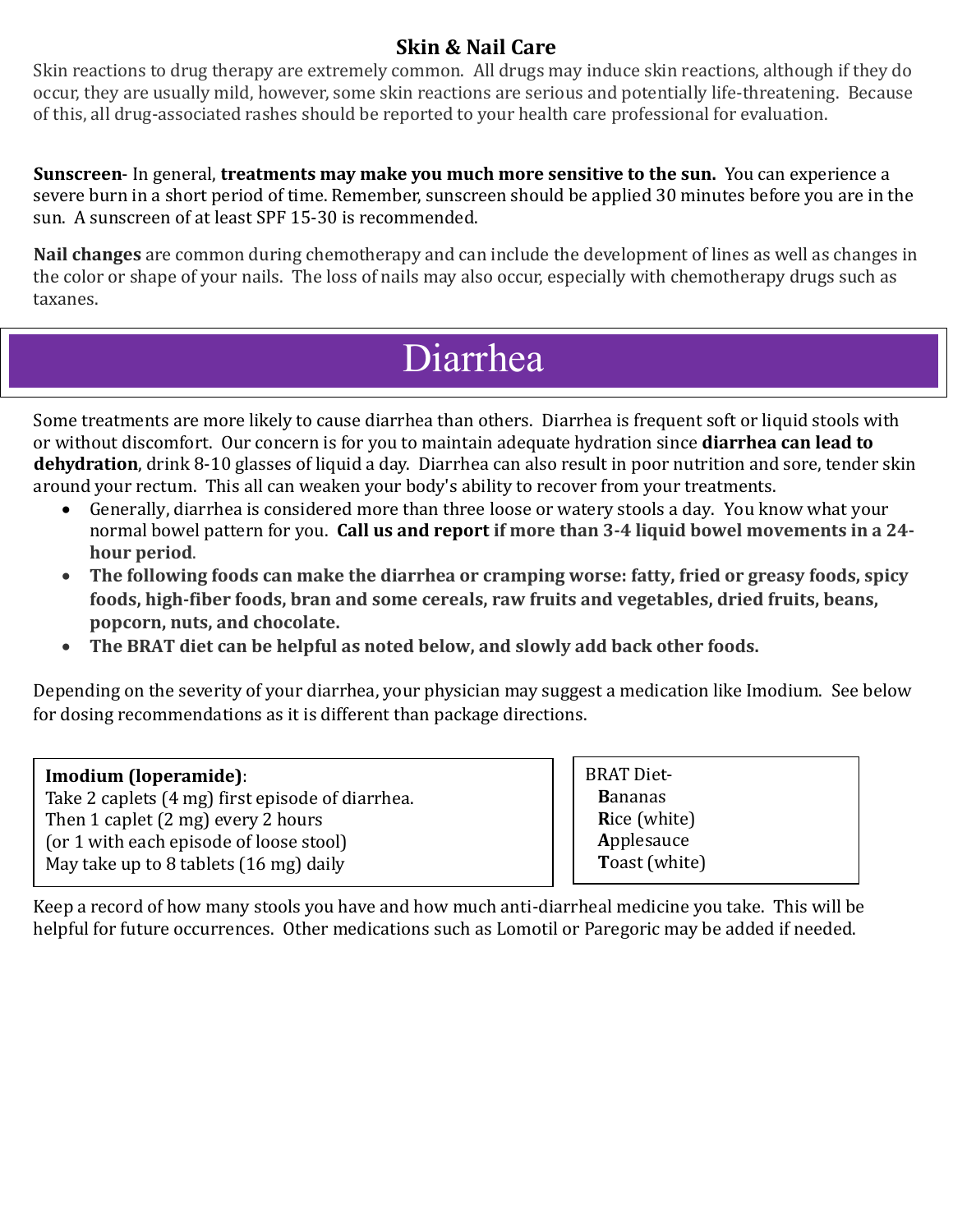## Constipation

Constipation can also be a side effect of some treatments along with pain medications. Decreased activity, decreased fluid intake, or decreased nerve stimulus to your bowel because of a medication can leave you constipated.

Constipation is defined as irregular or infrequent hard stools that cause discomfort. You know what is normal for you. It may be normal for you to have a stool every second or third day. If your stool is not hard and does not cause you discomfort, you are not constipated. However, if you generally have a stool every morning and you miss a day you might consider some action.

To help prevent or deal with constipation:

• Increase fluid intake.

<span id="page-11-1"></span><span id="page-11-0"></span>Constipation

- Increase fiber in your diet.
- Respond to the urge to go to the bathroom.
- Avoid cheese, chocolate and eggs.
- Increase your activity, if possible.
- If you are taking a prescription of pain medicine, you should also take a stool softener daily such as **Colace** (Docusate sodium). Laxatives such as **MiraLAX** (Polyethylene Glycol), **Milk of Magnesia**, or **Senna** may also be recommended. Ask your doctor or nurse.
- Do not use an enema without your doctor's approval.

Call us if:

- You are concerned about your bowel status.
- You are oozing liquid stool.
- You start vomiting, feel nauseated and **have not had a stool for more than three days**.
- Your stomach is distended, feels very full or hard.
- <span id="page-11-2"></span>• You notice any blood in your stool.

## Blood Tests and Anemia

A blood sample is usually taken before each treatment. Sometimes it is necessary to test your blood more frequently. If, in between treatments, you are feeling especially fatigued, it may be necessary to come in before your next scheduled appointment to have your blood tested.

In most cases, the blood counts we follow are the **white blood cell** count (infection fighter, normal 4.8 to 10.8), **hemoglobin** (carries oxygen throughout your body, normal 12.0 to 18.0), and your **platelet count** (this cell helps produce a clot and/or prevents bleeding problems, normal 130,000 to 440,000). Often, we do not see normal levels because of the disease process. More importantly, we compare the blood counts to previous results to identify changes.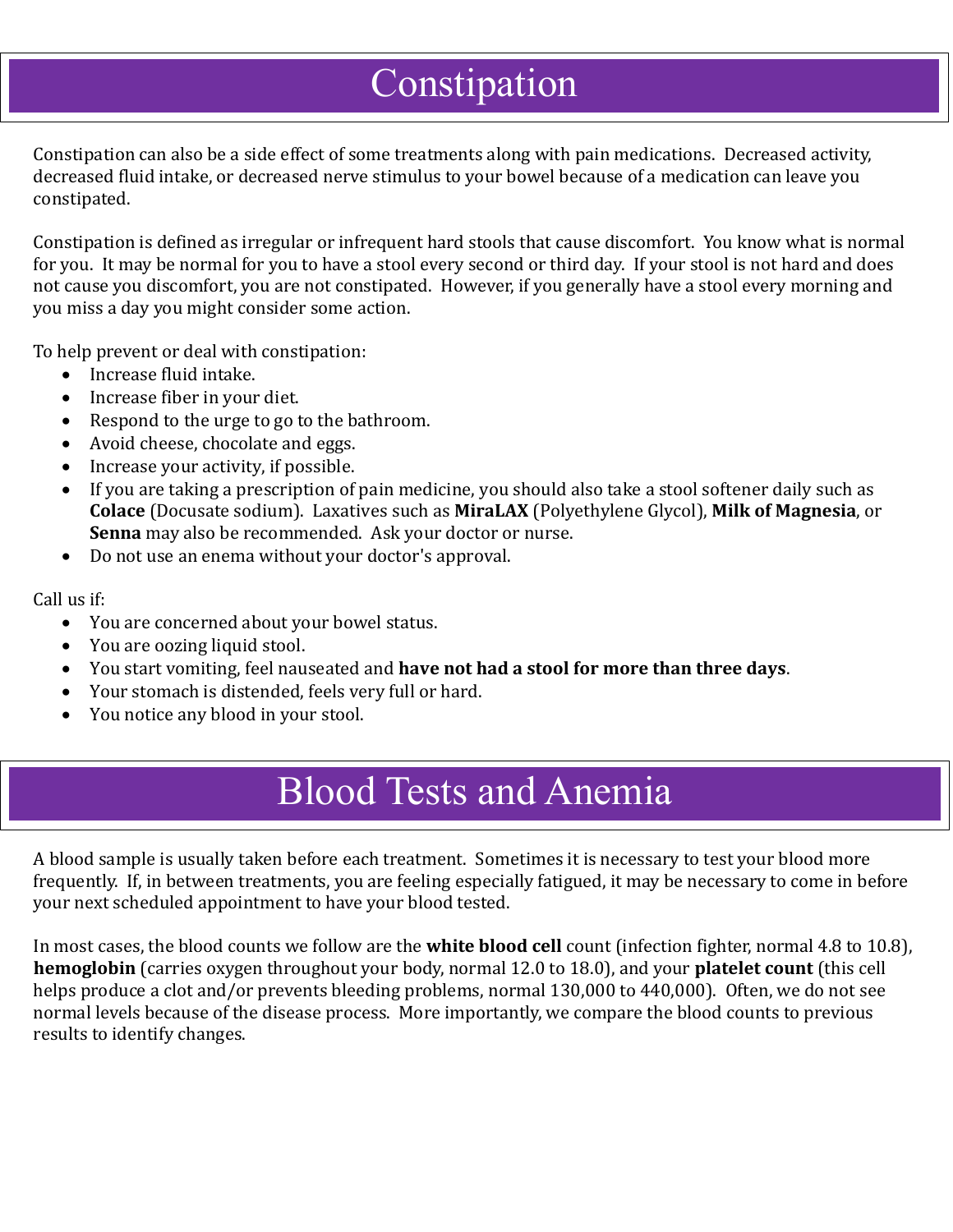#### (Dotted line symbolizes your blood count)



How low a blood count goes, how quickly it drops, and how quickly it recovers, are to some extent an individual matter. The average number of days to the lowest blood cell count is approximately 14 days. The average recovery period is another seven days. Chemotherapy is not given again until the blood counts recover to a safe level.

#### **Anemia**

The word "anemia" means that the hemoglobin or red blood cell count is lower than normal. Hemoglobin carries oxygen around in your blood. When your hemoglobin is low, your energy level is also low. The main reason for anemia after chemotherapy is simply that the drugs have destroyed more red blood cells than your body is able to replace. The supply is less than the demand. Anemia does not always occur. If it does, it is usually only for a short period of time until your bone marrow is able to make enough blood cells to meet the demand. Occasionally, a blood transfusion is necessary, but this is not a common occurrence. Generally, transfusions are considered when the hemoglobin level is below 7, but this can vary for each patient. Usually people tell us they feel tired. Occasionally, people complain of other symptoms like shortness of breath or feeling their heart pounding in their ears. Energy conservation is the best thing you can do to deal with anemia. Limit your activities and rest frequently.

# <span id="page-12-0"></span>Emotional Changes and Fatigue Emotional Changes and Fatigue

If you have been recently diagnosed with cancer or are undergoing treatment, it is important to **take special care of yourself**. Studies show that one of the best ways to do this is to **stay physically active**. That does not, of course, mean you should run a marathon or scale a mountain, but it is wise to **add some form of regular exercise to your daily life--even during cancer therapy**. Moderate aerobic exercise, such as riding a stationary bicycle or **taking a daily walk**, coupled with the use of light weights for strength training, can enhance physical well-being and spur recovery.

When someone is diagnosed with cancer, that person's entire collection of relationships is affected. It is said that the way you have tried to cope with other stressful times will be the way you try to cope with your illness and its treatment. This can be true for everyone involved.

**Keeping family and friends informed and sharing how you feel** will help you and may also help them to cope. Find a few special people to be your partners. They can help by listening, bringing you to appointments, helping with errands or other responsibilities. Try **keeping a diary** of what is going on and how you feel. This may increase your sense of control and help to put things in perspective.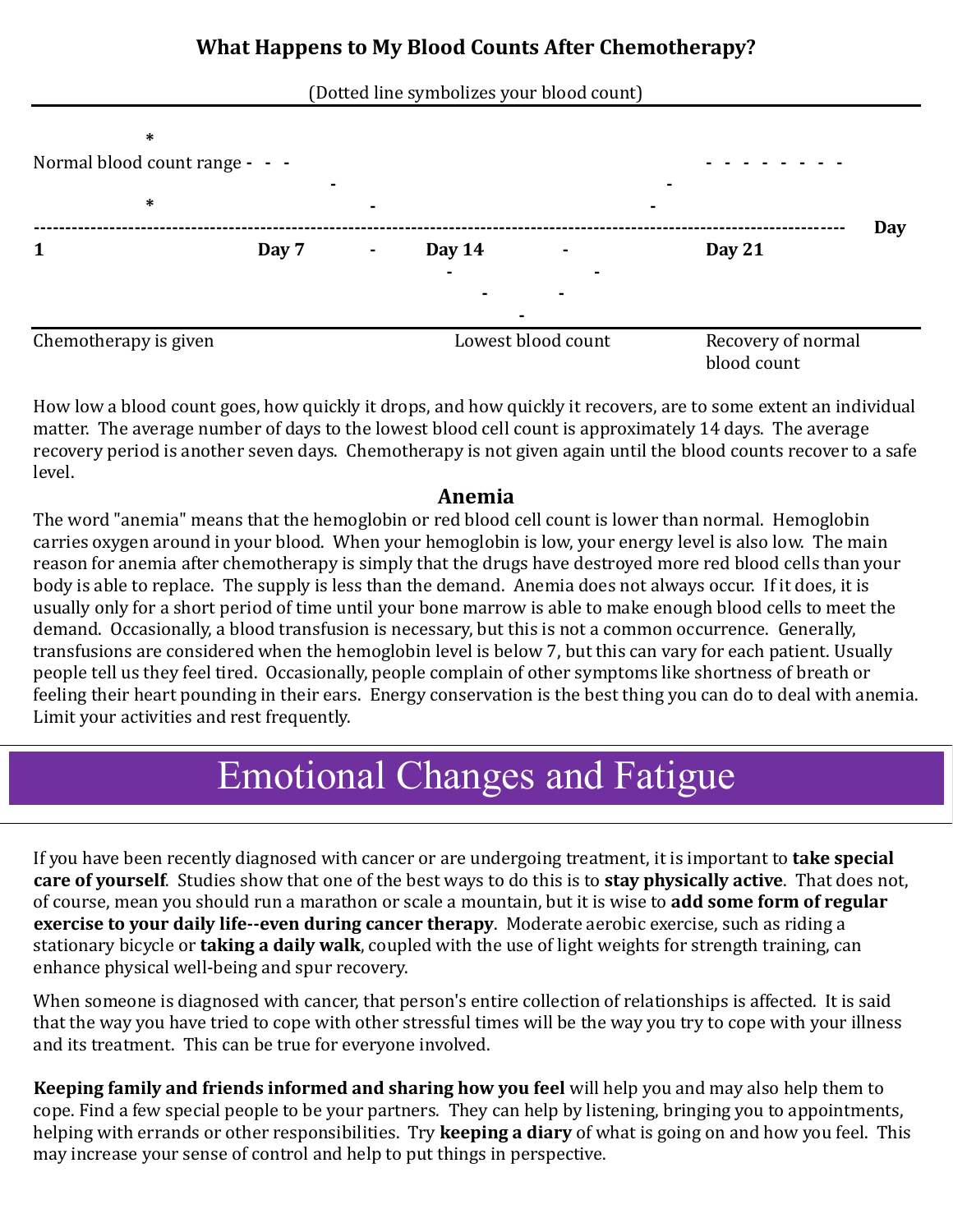It is a well-documented fact that people who try and hide their illness and have no extra emotional support do not fare as well as those with at least one confidant.

**You will have good days and bad days**. Take them one at a time. Set small, realistic goals for yourself each day. Do not consume yourself with anger over things you cannot control. **Your energy needs to be focused on what is good for you**.

Sometimes **support groups may be helpful**. You may ask the nurses and scheduling staff for information on what is available in your area. One out of three people develop some type of cancer. I t is not something to be ashamed of or feel guilty about, but something to be informed about. There are more successful treatments now than ever before. We are committed to help you by offering the best medical treatment possible.

**Relationships-** Your spouse or most intimate friend might find they just do not know what to say. You might, however, find they are the only one who really listens. Remember that your illness affects all who love you. They too might feel angry, sad, confused or helpless the best practice is to be as honest as possible about your feelings. Accept the feelings of others and surround yourself with people who care about you.

Personal counseling to help you deal with all that is changing may be greatly beneficial. It is not a sign of weakness to reach out for help but rather a sign of strength. Having the support of at least one person during your treatment course is a proven advantage.

**Sexual Intimacy**- Couples may wonder about their sexual intimacy. Treatment itself can decrease your libido for a period of time, you may not feel interest in your partner's needs. Talk with your partner, tell her or him how you feel. Good communication is an important part of maintaining a healthy sexual relationship with your partner. Vaginal dryness may also be a consequence of lowered hormone levels. A water-based vaginal lubricant may help. Sexual intercourse may not be an option for a while. Explore other ways to be intimate.

If you are receiving chemotherapy, remember that bodily secretions, especially urine, are considered to have the chemicals present for up to 48 hours. Please ask your medical staff for guidance if you have any questions.

**Fatigue** is a feeling of weakness, lack of energy and/or an increased need for sleep. For a long time, fatigue was not identified as a side effect of chemotherapy. This left people unprepared to deal with it, and they were discouraged because they did not understand why they felt so tired.

Your body has a lot of hard work to do after chemotherapy. It must get rid of the old cells and begin to make new ones. You can help your body deal with this demand by:

- Eating well.
- Resting between periods of activity.
- Decreasing the demand, you place on yourself.
- Discussing how you feel with your family and friends.

Chemotherapy is not the only cause of fatigue. Fatigue may result from stress, depression, pain, anemia, fear or a sudden change in your lifestyle. Talk with your doctor or nurse to help identify the possible cause and then to work on possible solutions. It may be very easy to help you feel a lot better or it may be a temporary side effect you may need to adapt to until the demands of both the chemotherapy and the cancer are decreased.